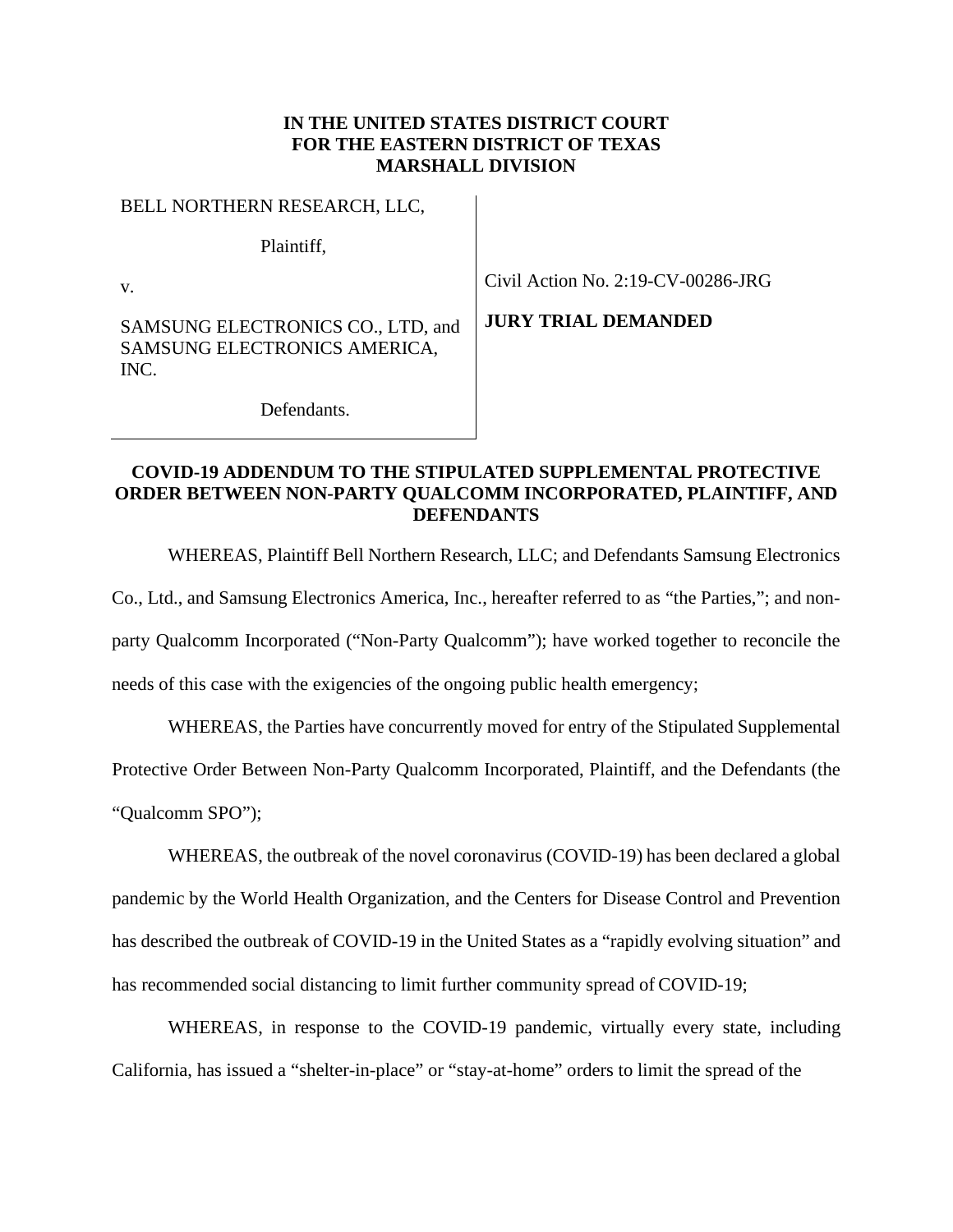disease, which vary in scope and duration but generally require businesses not considered "essential" to close their physical offices and continue their operations remotely;

WHEREAS, in addition to these orders and advisories, numerous state and federal courts, including the U.S. District Court for the Eastern District of Texas, Marshall Division, have issued Orders restricting or preventing public access to courthouses given the severity of risk to persons by the spread of COVID-19;

WHEREAS, this Court's Standing Order Regarding Pretrial Procedures in Civil Cases Assigned to Chief District Judge Rodney Gilstrap During the Present Covid-19 Pandemic, issued April 20, 2020 ("Pandemic Standing Order"), recognizes that: "[t]rying to keep cases moving forward while prioritizing the health of individuals" may require "unconventional practices and accommodations that would not normally be accepted as appropriate," such as "the production of computer source code that are not consistent with the producing party's normal security protocols" (¶2); to encourage parties "to be willing to make special accommodations during the health emergency," that "those special accommodations will not be used against them in the future" ( $\P$ 3); and that with respect to source code production the "the use of . . . temporary code- review procedures during the pandemic will not be citable as evidence of appropriate code-review procedures after the pandemic," and that "[a]fter the pandemic, parties producing source code can return to advocating all their normal security protocols" ( $\mathbb{Z}20$  (emphasis in original));

WHEREAS, Section VI of the Qualcomm SPO sets forth the procedures for the production and review of Non-Party Qualcomm's source code, including that Qualcomm source code produced by Non-Party Qualcomm shall be made available for review at a "secure facility selected by Non-Party QUALCOMM";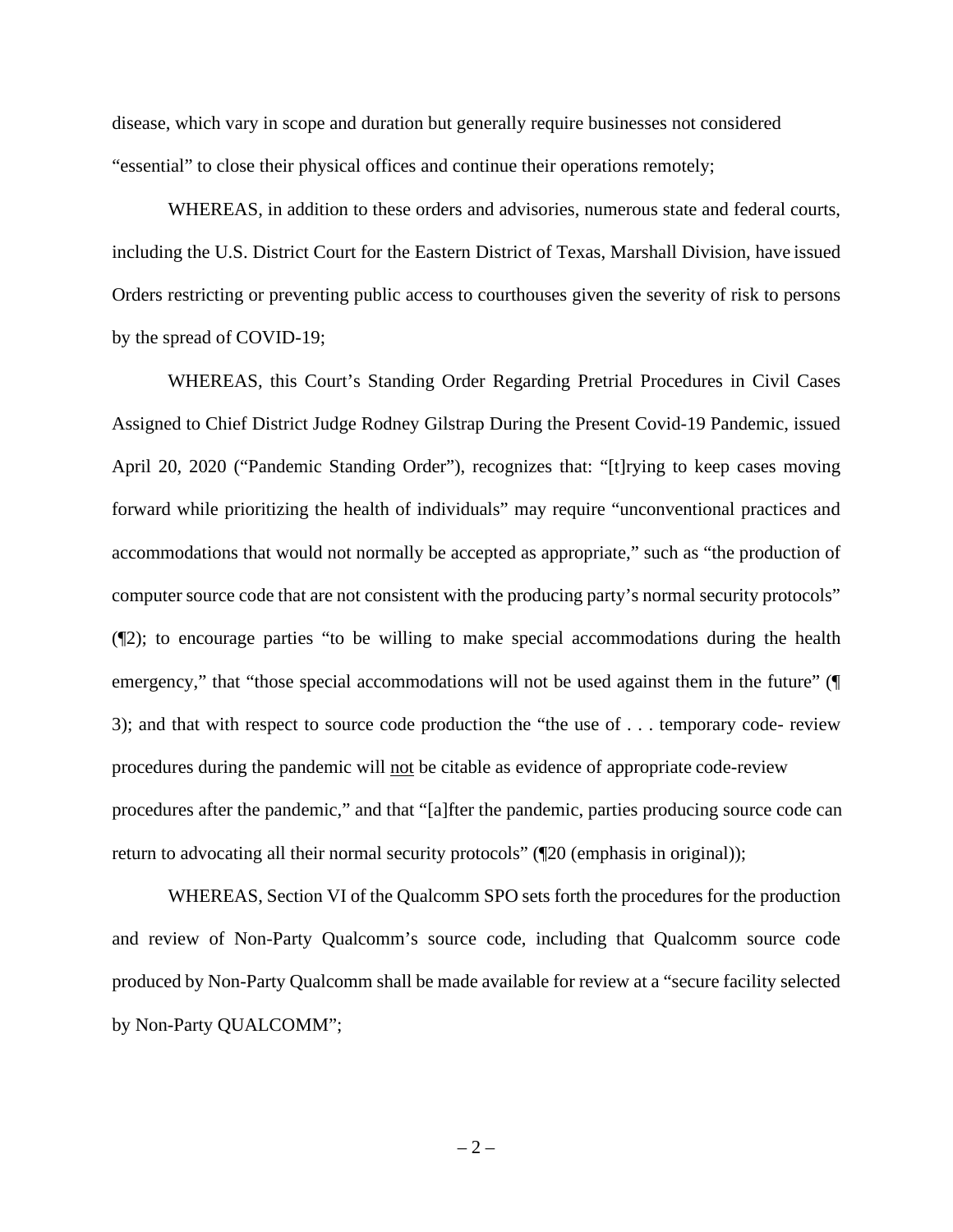WHEREAS, pursuant to the Qualcomm SPO, Non-Party Qualcomm has made Qualcomm source code available for review, just as it has for years in numerous other cases venued in this District, at its dedicated source code review facility in Los Angeles, California;

WHEREAS, Non-Party Qualcomm's dedicated source code review facility has become temporarily unavailable because of public health orders and advisories relating to Covid-19;

WHEREAS, solely in this period of national—and international—public health emergency, Non-Party Qualcomm has developed, as a special accommodation, a temporary alternative to the standard inspection protocols used at the Qualcomm dedicated source code discovery facility, said alternative includes using a dedicated, specially-configured source code discovery laptops ("Remote Review Laptop") which can be shipped to reviewers who are sheltering in place, and enable the recipient of each such Remote Review Laptop to review code in an environment designed to approximate the security precautions that have become a longtime standard at the Qualcomm dedicated source code discovery facility, to allow discovery of source code in this action to continue while the public health restrictions are in place;

WHEREAS, Non-Party Qualcomm has limited resources to support concurrent remote source code reviews and faces competing demands for such remote reviews in other cases, such that Qualcomm will need to allocate remote review reservation slots on a first-come first served basis; and

WHEREAS, to encourage Non-Party Qualcomm to diverge from its standard security protocols and to make these special accommodations, to which Non-Party Qualcomm would not otherwise agree, the Parties acknowledge the exceptional exigencies presented by the international health emergency and will not later argue that Non-Party Qualcomm's accommodations during this emergency constitute a proper approach in any other circumstances;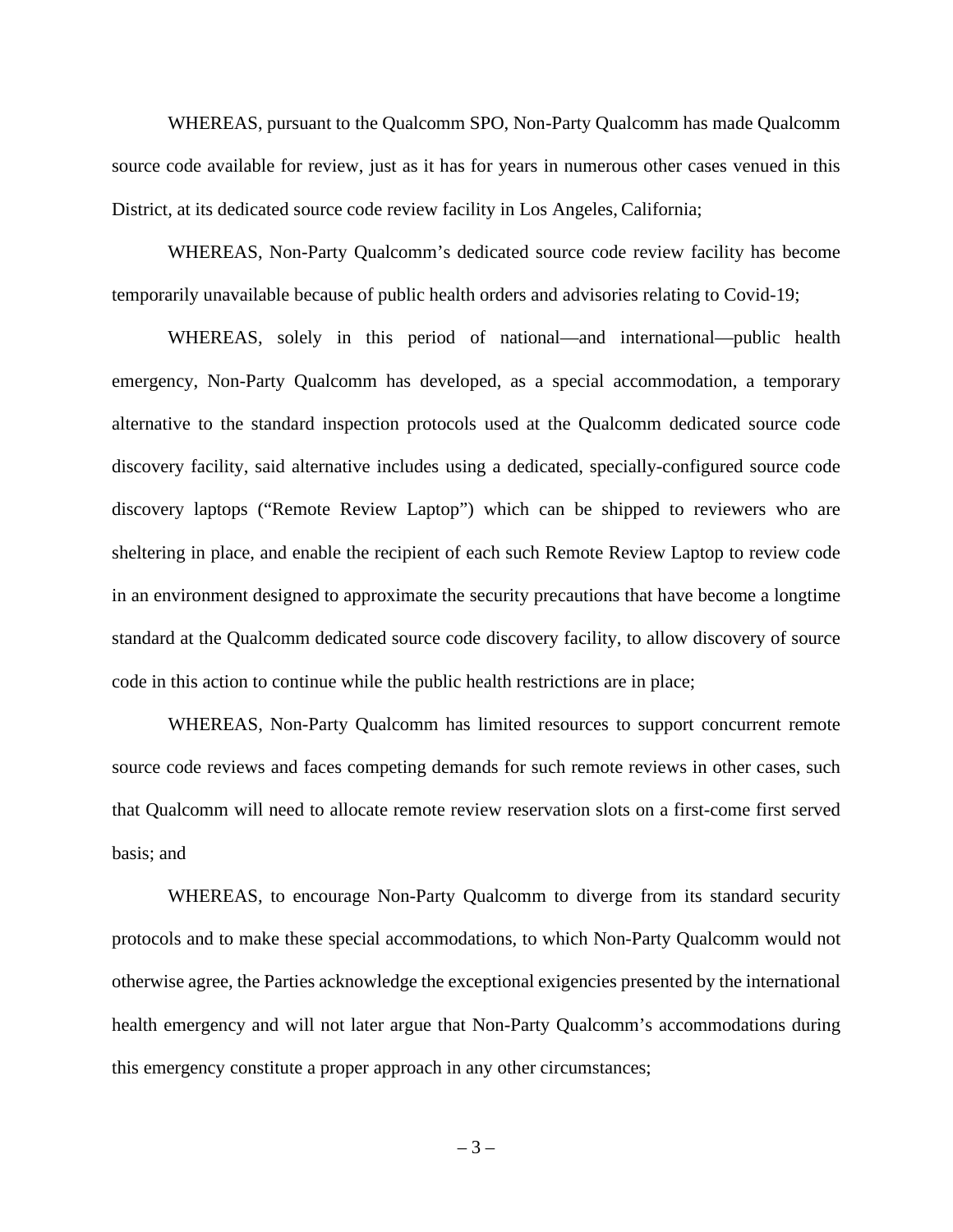NOW THEREFORE, it is hereby stipulated among the Parties and ORDERED that:

1. This COVID-19 Addendum to the Qualcomm SPO shall be effective immediately upon entry and shall continue in effect until the close of expert discovery in this case (currently October 23, 2020), unless extended by agreement between the Parties and Non-Party Qualcomm or further order of the Court. Except as modified herein, all other provisions of the Qualcomm SPO shall remain in full force and effect.

2. Defined terms in this Addendum shall have the meaning established in the

Qualcomm SPO filed concurrently with this Addendum.

3. Notwithstanding anything to the contrary in the Qualcomm SPO:

(a) Any Remote Review Laptop made available by Non-Party Qualcomm and assigned to an individual Authorized Reviewer may be used by that Authorized Reviewer as follows:

(i) The Remote Review Laptop assigned to an individual Authorized Reviewer must, at all times, be kept within a locked safe or a locked room (including a secure closet) within the office or home of the Authorized Reviewers when not in use;

(ii) Any Authorized Reviewer who is to receive a Remote Review Laptop shall, prior to receipt thereof, provide a description of how the Remote Review Laptop will be connected to the Internet for purposes of connecting to Non-Party Qualcomm's VPN, a 360-degree video of the location at which such computer shall be used for reviewing ("Source Code Review Room"), as well as the location at which such computer shall be stored when not being used for reviewing ("Laptop Storage Location"), for the sole purposes of ensuring compliance with the requirements of this Addendum, and a copy of an Authorized Reviewer's government issued picture ID card as well as a current photo of the Authorized Reviewer;

(iii) Any Authorized Reviewer who is to receive a Remote Review Laptop shall further participate in a video identification verification in which they will present over video a government issued picture ID card and provide any other information needed by Non-Party Qualcomm necessary to assign a dedicated account for Non-Party Qualcomm's VPN network to the Authorized Reviewer, after which the Authorized Reviewer will be provided with credentials which only that Authorized Reviewer may use to log on to the Remote Review Laptop, to Non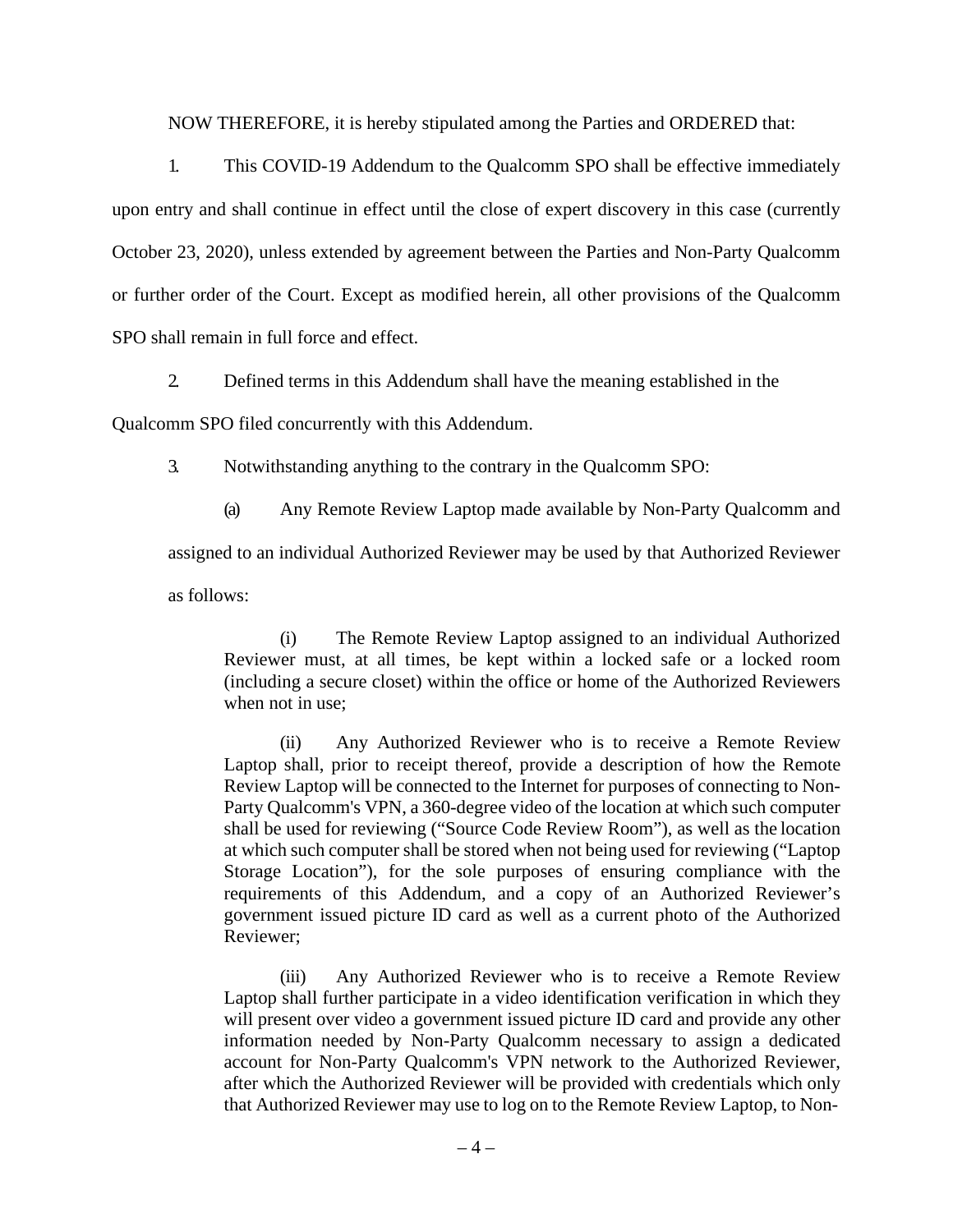Party Qualcomm's VPN network, and to access the appropriate source code for this case;

(iv) No one other than the Authorized Reviewer who receives a Remote Review Laptop may use or log on to that Remote Review Laptop, and an Authorized Reviewer who receives credentials under this Addendum from Non-Party Qualcomm may not share those credentials with any other person;

(v) No recordable media or recordable devices, including without limitation sound recorders, computers, cell phones, smart watches, peripheral equipment, cameras, devices containing unobstructed cameras (e.g., webcams, unless entirely shielded with an opaque material), CDs, DVDs, or drives of any kind, may be in the Source Code Review Room when the Remote Review Laptop is powered on, and Non-Party Qualcomm reserves the right to conduct logging and monitoring for purposes of maintaining the defense of Non-Party Qualcomm's network, but not for tracking authorized activity of the reviewer;

(vi) The Remote Review Laptop provided by Non-Party Qualcomm shall include a built-in webcam located above the screen of the Remote Review Laptop and enabled during any review session to allow Non-Party Qualcomm to visually monitor the activities of the Authorized Reviewer during any Source Code review, but only to ensure that no unauthorized records of the Source Code are being created or transmitted in any way and no one other than the Authorized Reviewer is in the room, and Non-Party Qualcomm reserves the right to terminate a review session in the event of an apparent violation of this Addendum;

(vii) While any Remote Review Laptop is in use, its screen shall be positioned in such a way that it is not visible from any external window of the room in which it is stored, or such window shall be covered with blinds, shades, or a similar covering;

(viii) At least twenty-four hours prior to each review session using the Remote Review Laptop by an Authorized Reviewer who has already been assigned credentials as described in section 3.(a)(iii) above, the assigned Authorized Reviewer for that laptop shall request a reservation for a review session from Non-Party Qualcomm via email at <COVID-19-Review-Request@qualcomm.com>, including the date, time, and estimated duration (within reasonable COVID-19 adjusted business hours to be set by Non-Party Qualcomm), which reservation Non-Party Qualcomm will confirm or reject based on availability of resources;

(ix) At the beginning of each review session, the Authorized Reviewer shall activate the webcam described in the previous paragraphs and participate in a video identification verification session using a government issued picture ID card to enable verification as the Authorized Reviewer for the subject source code, after which the webcam will be enabled and used for video-only (*i.e.*, without audio) monitoring and recording of the review session by Non-Party Qualcomm;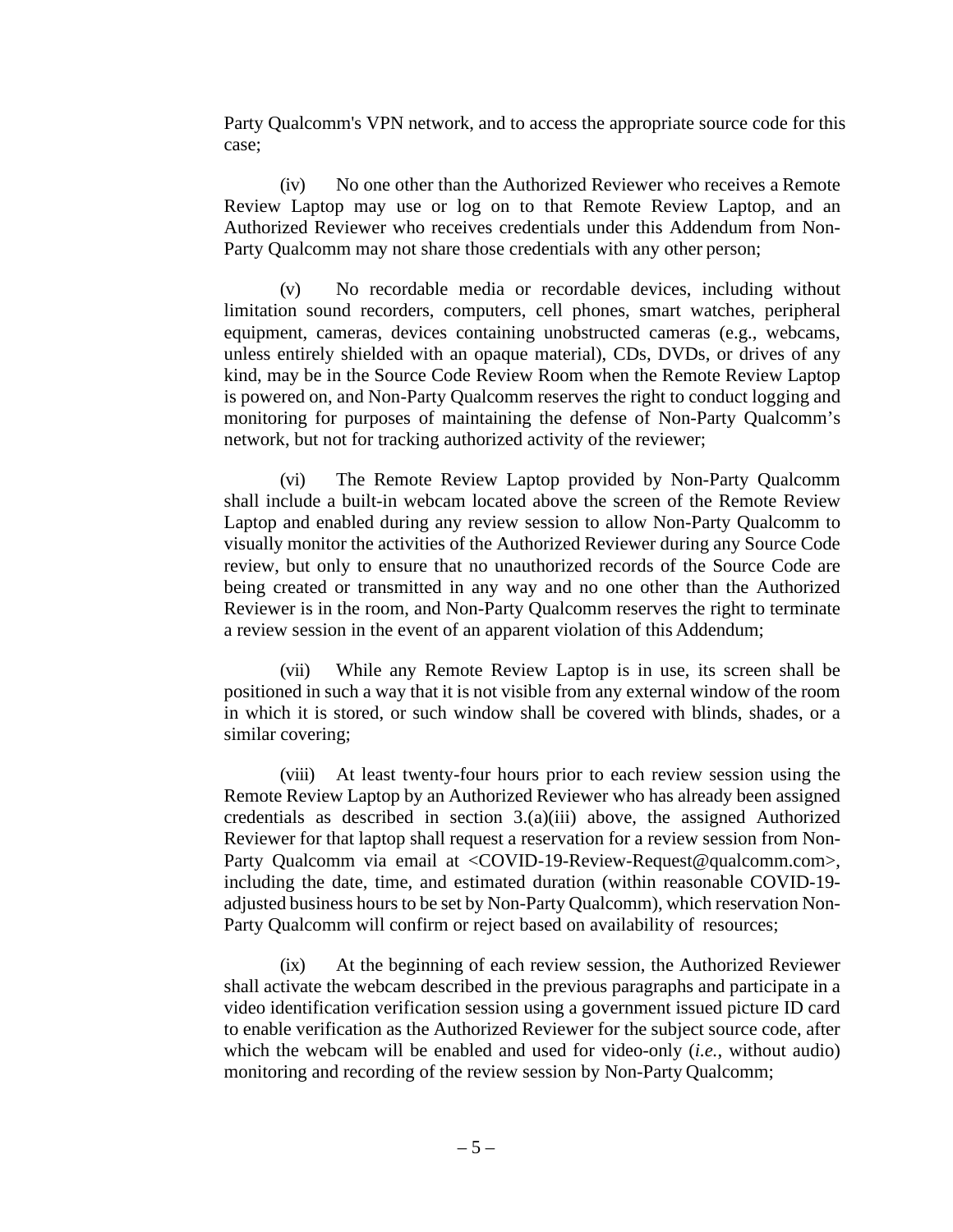(x) During the review session, the Authorized Reviewer shall not disable or obscure the field of view of the webcam on the Remote Review Laptop;

(xi) During the review session and at all other times, the Authorized Reviewer shall not copy, remove, or otherwise transfer any Source Code from the Remote Review Laptop including, without limitation, copying, removing, transferring, or otherwise capturing (through video, photo, or any other means) the Source Code onto any recordable media or recordable device;

(xii) The Remote Review Laptop must be turned off when not in active use;

(xiii) Upon completing each source code review session, the Authorized Reviewer shall turn off the Remote Review Laptop and immediately notify Non-Party Qualcomm via email at <COVID-19-Review-Request@qualcomm.com>, that they are ending the review session and may deactivate the webcam described in subparagraph (iii);

(xiv) The Remote Review Laptop shall not be connected to a printer in any way; however, Authorized Reviewers will be able to designate source code for printing, and the parties will be able to obtain printouts, in the same manner as if the review were taking place at the Qualcomm dedicated source code review facility pursuant to the terms of the Qualcomm SPO;

(xv) The Reviewing Party may not install software or take notes on, or otherwise alter the configuration of the Remote Review Laptop in any way without written authorization from Non-Party Qualcomm;

(b) Any Remote Review Laptop made available by Non-Party Qualcomm may

be transported as follows:

(i) Via hand carry, Federal Express, or other similarly reliable courier by Non-Party Qualcomm to the address of the Source Code Review Room, wherein the recipient of the Remote Review Laptop shall retain any shipping container and/or packing materials to use in returning the Remote Review Laptop; and

(ii) Remote Review Laptops may not be removed from the Source Code Review Room or safe Laptop Storage Location, except to be returned to Non-Party Qualcomm via hand carry, Federal Express, or other similarly reliable courier, after providing notice to Non-Party Qualcomm of the intended shipment and receiving confirmation from Non-Party Qualcomm that such shipment can be securely received.

(c) Authorized Reviewers who are provided with a Remote Review Laptop

under the terms of this Addendum shall, pursuant to the procedures in Paragraph 3(b)(ii)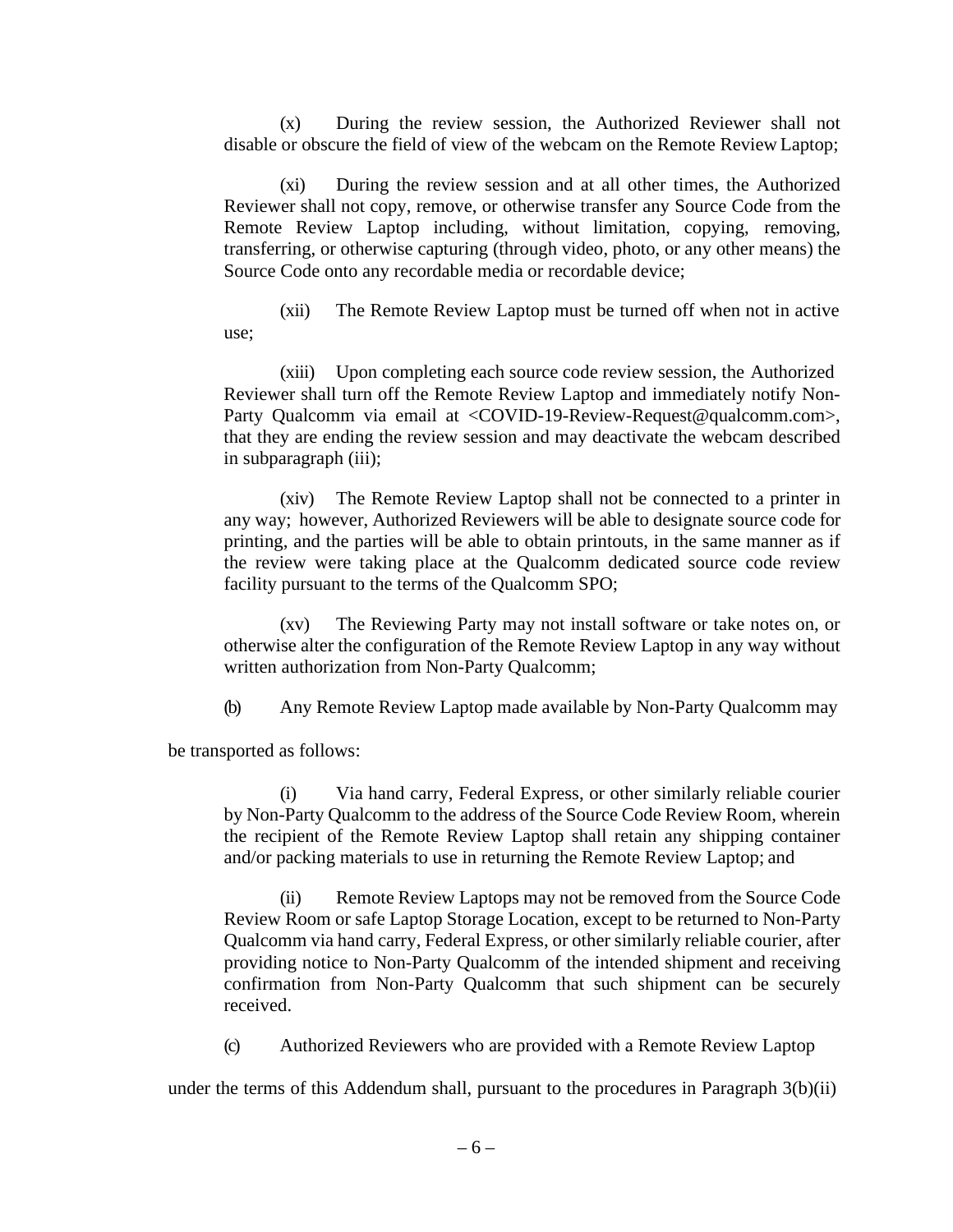above, use the shipping container and/or packing materials in which the Remote Review Laptop was received to return the Remote Review Laptop to Non-Party Qualcomm immediately following the completion of their review, but in no event later than 14 days after delivery of the Remote Review Laptop. The Parties may make a request for an Authorized Reviewer to be allowed to maintain possession of a Remote Review Laptop for longer than 14 days and such request will not be unreasonably denied by Non-Party Qualcomm.

(d) Each Authorized Reviewer shall sign a copy of this Addendum acknowledging agreement to be bound to the conditions hereof.

IT IS ORDERED THAT: The operative provisions of the above Stipulation (beginning on page 4 hereof and following) are Accepted and Adopted by the Court, and shall be binding upon and enforced between the parties and all persons subject hereto; while the introductory (non-operative) recitals prior to page 4 are not adopted by the Court, but remain herein as an expression of the parties' respective views and agreements.

**So ORDERED and SIGNED this 30th day of July, 2020.**

RODNEY GILS**Y**RAP

UNITED STATES DISTRICT JUDGE